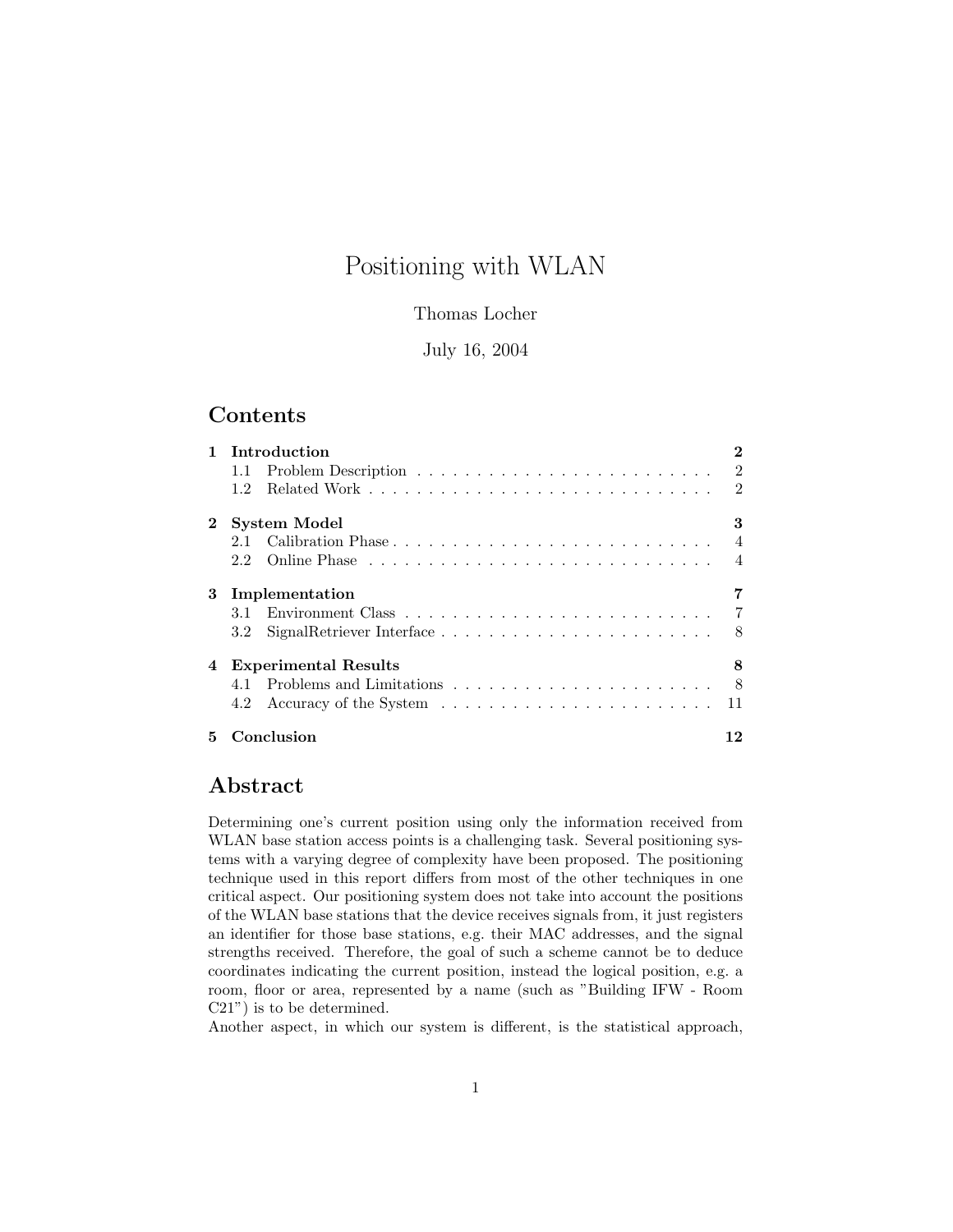which makes it possible to specify a confidence interval, yielding a simple procedure to decide whether certain signals are compatible with a specific logical position or not.

# 1 Introduction

In Section 1.1 the problem is described and in Section 1.2 a selection of other proposed systems is introduced. Section 2 presents the system model and provides insight into the statistical approach taken therein. While Section 3 presents a possible implementation, Section 4 contains a collection of experimental results obtained using the aforementioned implementation. Finally, in Section 5 the system model is analyzed, based on the experimental results.

### 1.1 Problem Description

Positioning using only identifiers of base stations and the received signal strengths is hard [1]. Due to noise and interference, the signal strengths vary remarkably. Scattering and reflection of electromagnetic waves can strongly distort the signals [2], whereas shielding severely attenuates the signal strength. A single person can alter the signal strength by up to  $-3.5$ dBm [3]. What is more, when measuring the signal strengths, a high level of measurement noise is to be expected, especially when using standard hardware [4]. Another potential problem is that base stations can fail or they can simply be turned off.

Considering those problems, the question arises to what extent or whether it is feasible at all to determine a user's logical location. A system ought to be robust in the sense that, even if some base stations fail or are shielded temporarily, the outcome of the system should not deteriorate quickly. Clearly, the system also has to take into account the potentially high variance of the signal strengths. Fortunately, there is a strong correlation between the distance of a base station and the signal strength [5], which can certainly be exploited in the system. If the problem of the high variance can be tackled, then finding the current logical position with a high probability appears to be feasible.

### 1.2 Related Work

The goal of the majority of the systems presented in this section is to determine the mobile user's physical position. There is one system, called Nibble [6], that is similar to our system in that it also works with logical locations, yet the system models differ. Nibble's modular probabilistic approach for inferring location uses Bayesian networks. A Bayesian network is a graphical representation of a joint probability distribution that explicitly declares dependency relationships between random variables in the distribution.

In the following systems, the physical position of the mobile user is approximated. Therefore, the geometry of the surrounding area has to be known to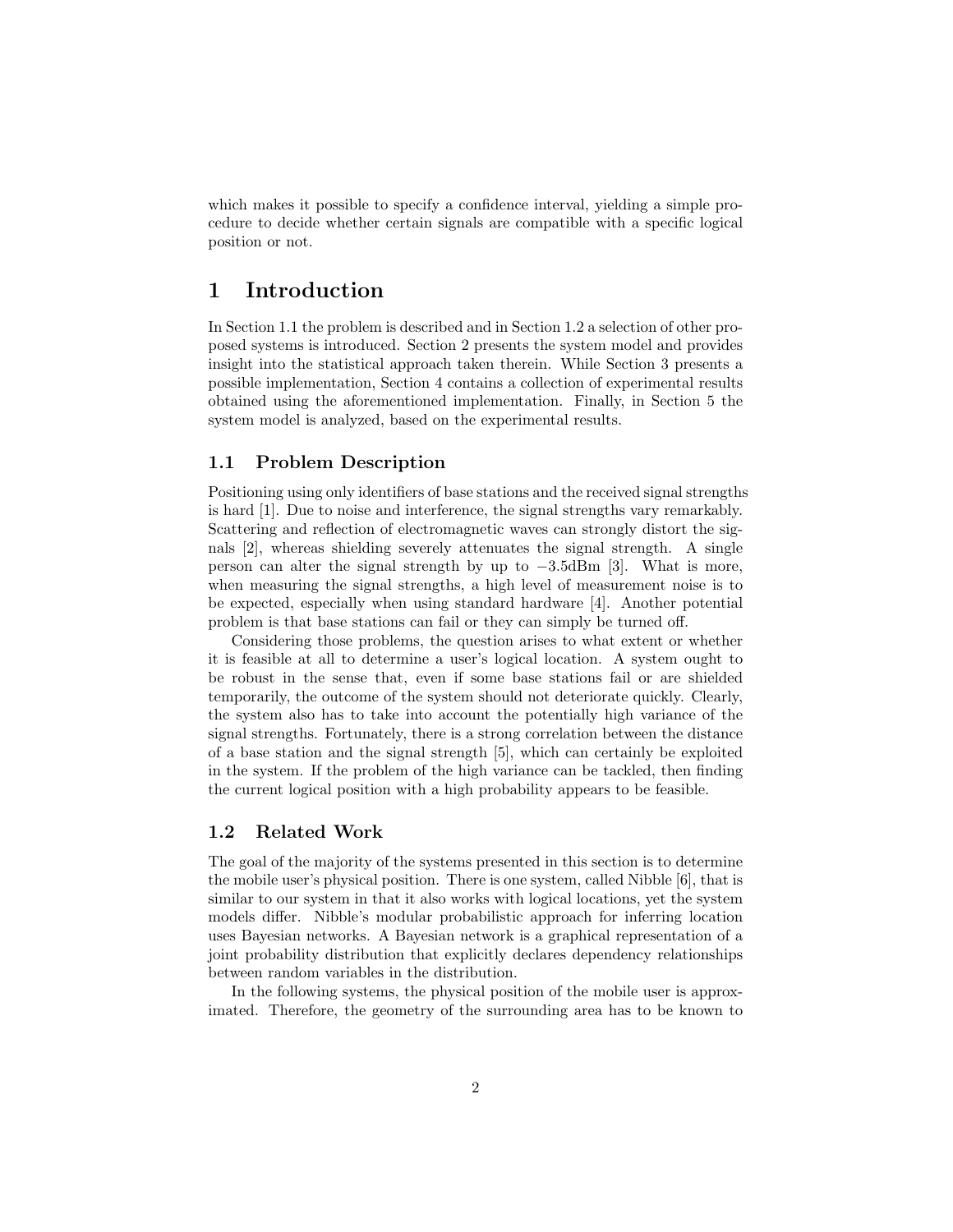a certain extent. Even the knowledge of the exact positions of all base stations is often a prerequisite. Due to the correlation between signal strength and distance, one simple approach used in the RADAR system [3] to solve the positioning problem is to build up a so-called radio map, which stores positionsignal strength pairs. In order to approximate the user's current position, the average of the k nearest neighbors is returned. A problem of this approach is the choice of k. A variation of this approach is the joint clustering technique [7]. A cluster is a set of positions where signals from exactly the same base stations are received. This set of base stations is denoted the cluster key. Once the right cluster is found in the online phase, Baye's theorem is used to determine the probability of each location within the cluster. The critical aspect here is the choice of the dimension of the joint distribution. An advantage is surely the use of a probability distribution for the signal strengths. It has been stated that an optimal strategy must consider the probability distribution of the signal strengths and that taking the average of several signals received reduces the error [8].

Another system, called GPPS [4], uses a maximum likelihood estimator. Gaussian process models are built for the distribution of the signal strengths, using the Matérn kernel function. The resulting maximum likelihood estimator is returned as the solution, i.e. there is no error bound. The positions of all the base stations ought to be known, otherwise they are approximated.

A totally different approach is used in the LEASE system [9]. This infrastructure based system uses a small number of stationary emitters and sniffers in order to locate the user. The sniffers collect information about the user and the stationary emitters. Afterwards, the collected information is forwarded to the location estimation engine (LEE), which knows the positions of the stationary emitters. A similar system called Palantir has been proposed [10]. In this system, the floor of a building is divided into grids and the signal strength in the middle of each grid is approximated again using sniffers, which are the main component of this system. A nearest neighbor search is performed in order to approximate the user's current physical position.

Another interesting idea is the combination of various localization techniques [11]. Since it's not clear, whether a single positioning algorithm can find the optimal solution, several different methods are combined in order to achieve more accurate results. The contributions of all methods have to be weighted to minimize erroneous information.

# 2 System Model

In our system model, the positions of the base stations are not required. In the so-called calibration phase, the system learns the logical mapping between base station identifers, their signal strengths and the logical locations. The system memorizes this mapping and uses it in the online phase, when the current logical position is to be determined.

The system allows for the specification of a confidence interval. The result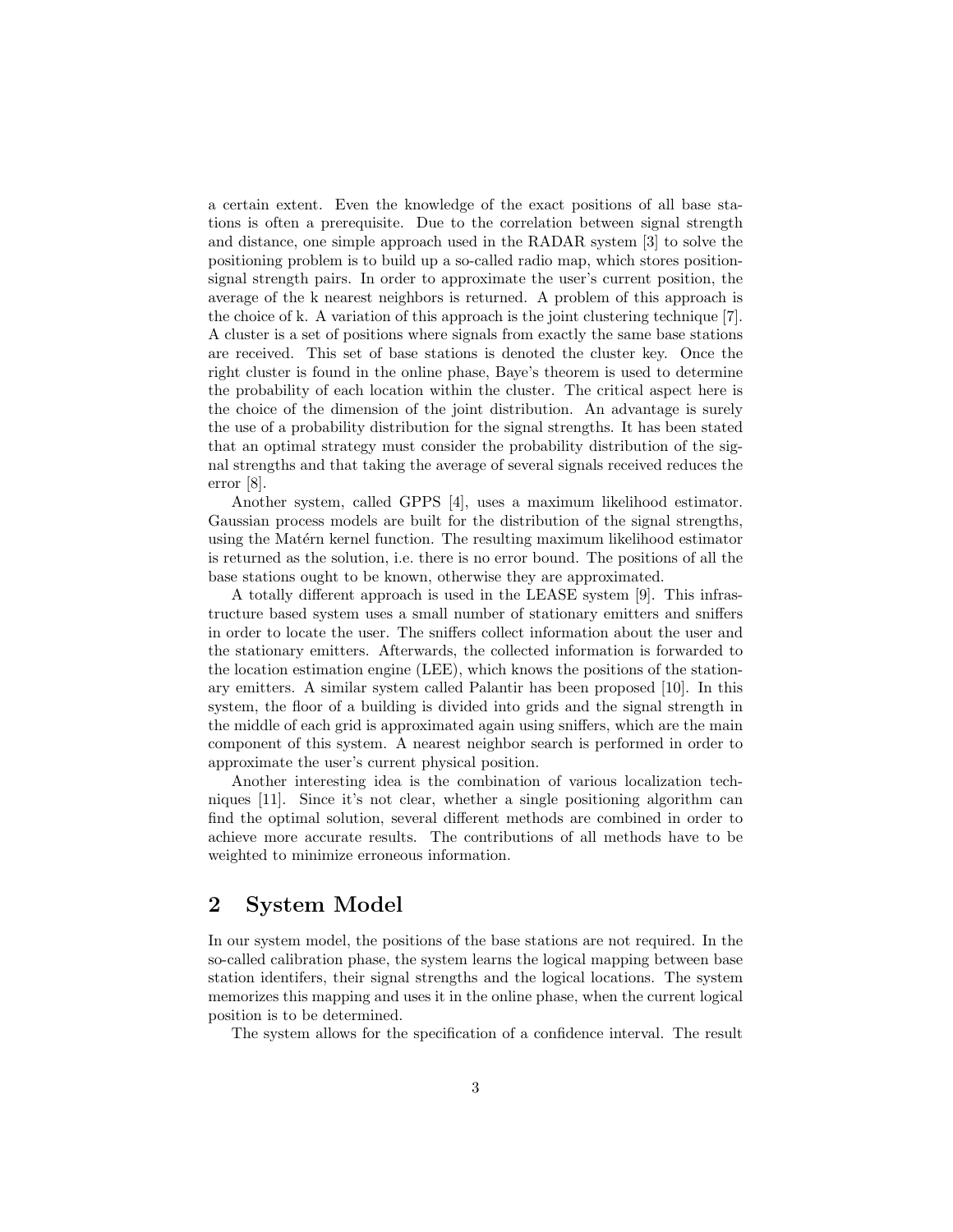of the system is the logical location that best matches the received signals. However, if the measured signals are not compatible with any logical location, considering the given confidence interval, then no solution is to be returned. Alternatively, all logical locations that are compatible with the given confidence interval can be returned.

#### 2.1 Calibration Phase

Let M denote the mobile user and  $b_i$  denote the *ith* base station.  $b_i$  is a pair  $(a_i, s_i)$ , where  $a_i$  is the identifier of the base station and  $s_i$  is the received signal strength, in dBm or mW. M collects data in order to characterize a logical location L. For that purpose, M performs k measurements within that logical location.

A measurement is a set of pairs  $b_i = (a_i, s_i)$ , i.e. a measurement has the form  $S^{(j)} = \{b_1, b_2, \ldots, b_n\}$ , where  $j \in [1, k]$ . n is the number of different base stations from which signals are received. Technically, n is not known until the kth measurement has been carried out. Each measurement probably receives a signal from one or more base stations that another measurement does not and vice versa. If there is no signal of  $b_i$  in the *jth* measurement, then  $s_i^{(j)}$  is set to 0.

The characteristics of L have to be determined utilizing this data. First,  $\overline{S}$ is calculated, which for each  $a_i$  stores all the average signal strengths  $\bar{s}_i$ , i.e.  $\overline{S} = \{(a_1, \overline{s}_1), \ldots, (a_n, \overline{s}_n)\}\$ , where  $\overline{s}_i = \frac{1}{k} \sum_{j=1}^k s_i^{(j)} \ \forall \ i \in [1, n]$ . Either all  $b_i$  are considered, or the dimension is reduced by excluding those base stations from which signals were rarely received in those  $k$  measurements.<sup>1</sup> Assuming that such a reduction has been performed, let there be  $m < n$  base stations that did not violate this constraint. Because of noise and interference, it is surely not sufficient to consider only  $\overline{S}$  as the characteristics for L. In order to take those factors into account, a probabilistic approach seems to be appropriate. The normal distribution is used as an approximation of the distribution of the signal strength. For that purpose  $\overline{S}$  has to be extended to include the variance  $v_i$ of each of its associated base stations, i.e.  $S^* = \{(a_1, \overline{s}_1, v_1), \ldots, (a_m, \overline{s}_m, v_m)\}\$ and  $v_i = \frac{1}{k-1} \sum_{j=1}^k (s_i^{(j)} - \overline{s}_i)^2 \ \forall i \in [1, m]$  where  $S^*$  is the extended form of  $\overline{S}$ . Not only does  $S^*$  describe the average signal strengths, but also the variance of the individual contributions, therefore  $S^*$  captures the characteristics of a particular location more precisely.

#### 2.2 Online Phase

In the online phase, the system is interrogated. In order to derive M's current logical location, a fresh set of measurements  $S = \{b_1, b_2, \ldots, b_d\}$  is acquired. Let  $\mathscr{L} = \{L_1, L_2, \ldots, L_n\}$  be the set of all logical locations known to the system

<sup>&</sup>lt;sup>1</sup>This reduction is included in the implementation presented in Section 3. A parameter describes how often a base station has to appear, given the number of measurements k.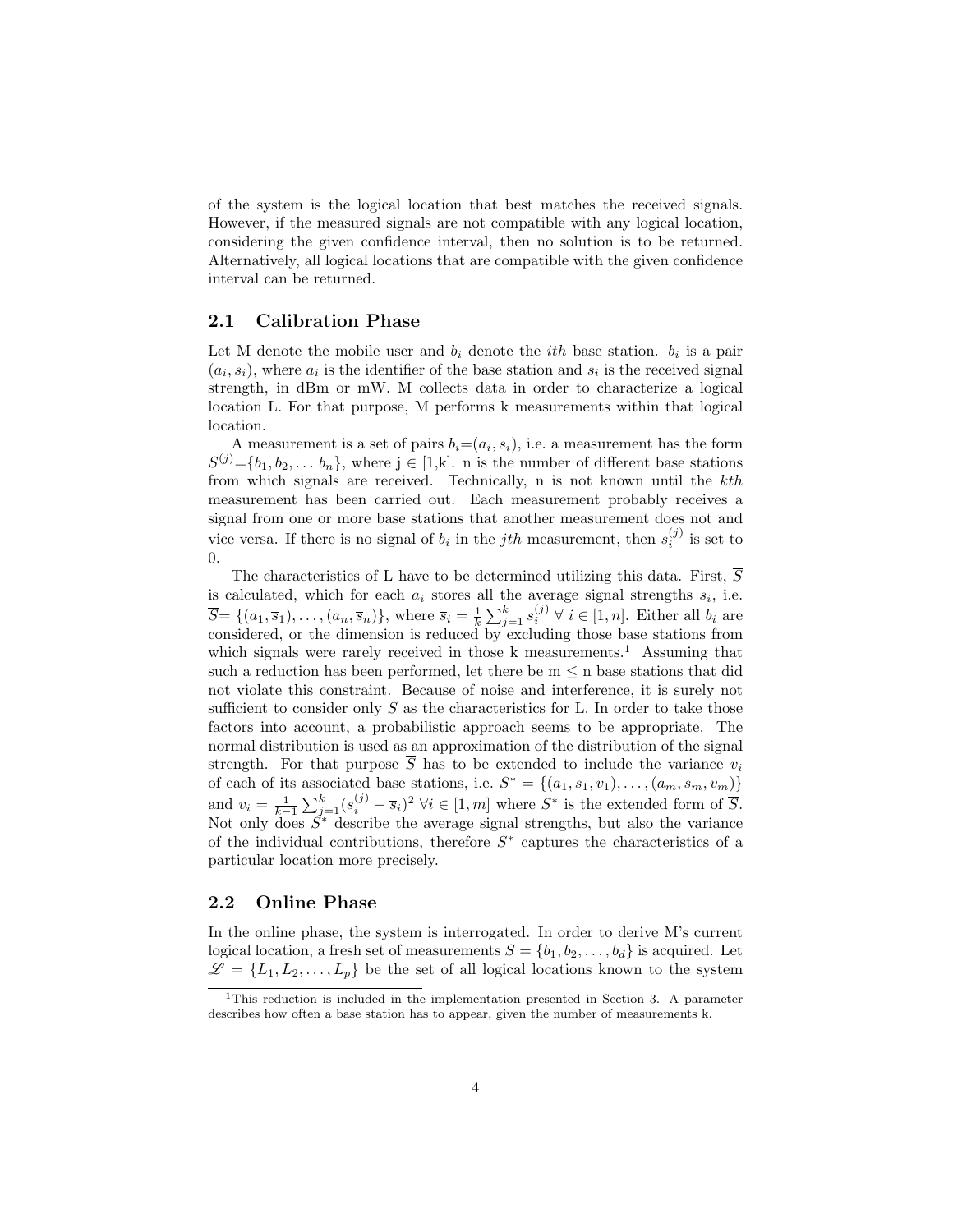and let  $n_i$  be the dimension of  $L_i$ , i.e. the number of base stations constituting the characteristics of  $L_i$ . In addition, let  $S_i^*$  denote the characteristic set of  $L_i$ .

Given that all measurements are probabilistic, it is desirable to find the logical location  $L^* \in \mathscr{L}$  that maximizes the probability of M being at this location, as opposed to being at any of the other locations of  $\mathscr{L}$ . Naturally,  $L^*$ also has to respect the given confidence interval. As mentioned in Section 2, alternatively all locations that comply with the confidence interval could be given as the result.

In order to achieve these goals, the value  $Z_i$  is calculated for each logical location of  $\mathscr L$  according to the following formula.

$$
Z_i := \sum_{j=1}^{n_i} \frac{(\bar{s}_{ij} - s_j)^2}{v_{ij}}
$$
 (1)

 $\overline{s}_{ij}$  and  $v_{ij}$  denote the average signal strength of the *jth* base station of the logical location  $L_i$  and the variance thereof, respectively.  $s_j$  denotes the signal strength obtained from the same base station in the new measurements, that means, the canonical order of S is adapted to  $S_i^*$ . If there is a particular base station  $b_j$  that appears in  $S_i^*$ , but not in S, then  $s_j$  is simply set to 0.<sup>2</sup> If on the contrary, there is a base station appearing in S, but not in  $S_i^*$ , then it is ignored, since it is not part of the characteristics of  $L_i$ . Alternatively, the characteristic signal strength of this base station could be set to 0; however, filtering certain base stations in the calibration phase could not be applied in that case.

The individual terms of  $Z_i$  are squared normal variables, hence  $Z_i$  is  $\chi^2$ distributed with  $n_i$  degrees of freedom.  $L_i$  can only be considered M's current location, given a confidence interval p, if  $Z_i$  is lower or equal to  $\gamma_i$ , where  $\gamma_i$ denotes the value for which it holds that the integral of  $\chi^2_{n_i}(t)$  from 0 to  $\gamma_i$  is equal to p, where  $\chi^2_{n_i}(t)$  is the  $\chi^2$ -probability density function with  $n_i$  degrees of freedom. In order to obtain the value  $\gamma_i$ , the inverse cumulative density function is used.

$$
inverseCumulative Density(n_i, p) = \gamma_i \iff \int_0^{\gamma_i} \chi^2_{n_i}(t) \, \mathrm{d}t = p \tag{2}
$$

For example, if  $n_i = 5$  and  $p = 0.95$ , then  $Z_i \le 11.07$ , otherwise the confidence interval constraint is violated.

Given the  $Z_i$  for all logical locations, it is quite simple to determine the best logical position. By choosing the  $L_i \in \mathcal{L}$  for which  $Z_i$  is minimal, we obtain the solution that both minimizes the least squares error weighted with the inverse of the variance and constitutes the maximum likelihood estimator:

It is clear that the chosen  $L_i$  minimizes the least squares error, but it remains to be shown that it is at the same time the maximum likelihood estimator: For that purpose, the characteristic set  $S^*$  of one logical location is considered. Since there is a canonical order imposed on the elements of  $S^*$ , it is possible to omit the identifiers in each element. Furthermore, all the average signal

<sup>&</sup>lt;sup>2</sup>This is only reasonable if signal strengths are stored in mW and not in dBm.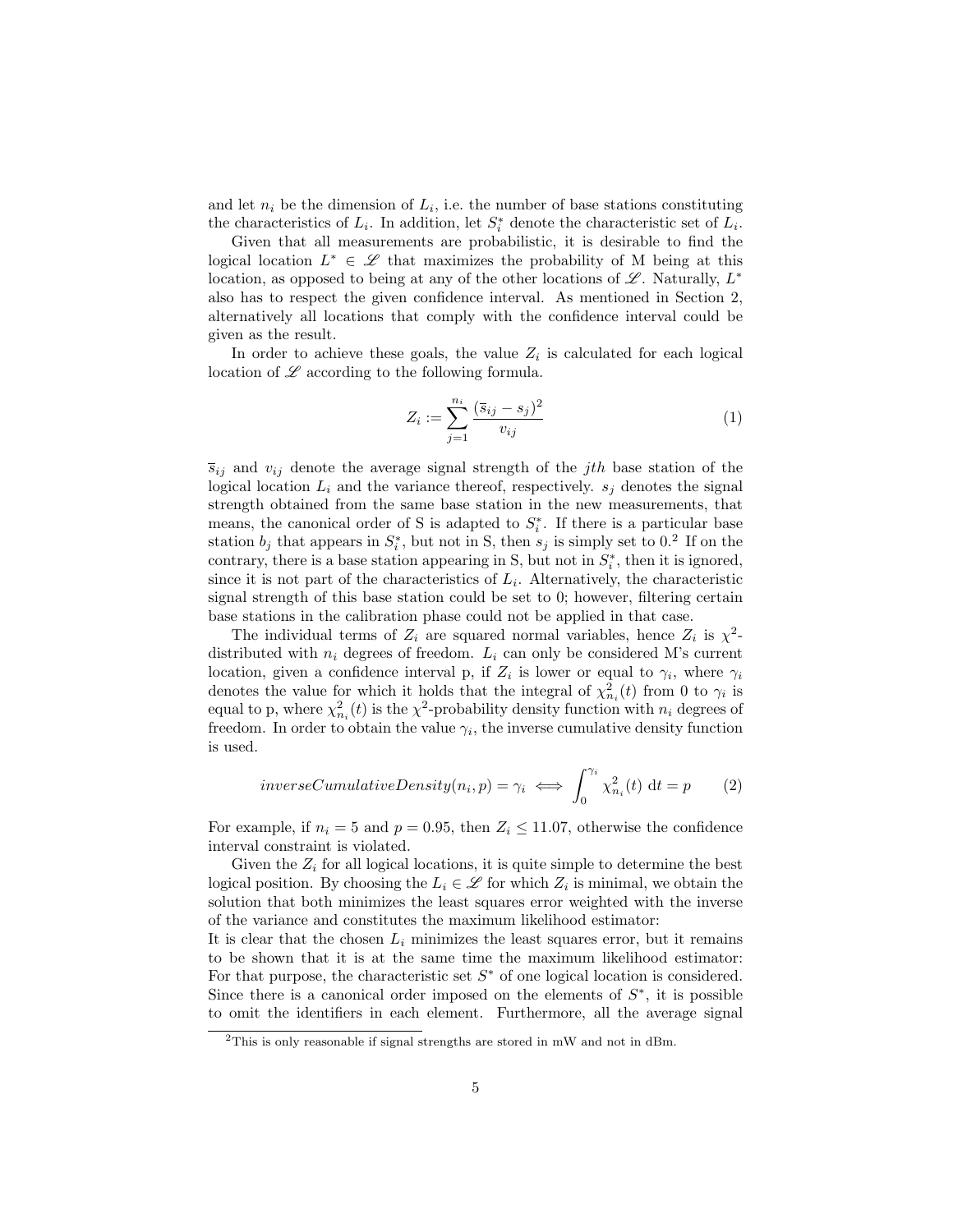strengths and the variances thereof are renamed, in order to emphasize their probabilistic meaning, i.e.  $S^*$  has the form  $\{(\mu_1, \sigma_1^2), \ldots, (\mu_n, \sigma_n^2)\}\$ . In order to simplify the formulae, the variances, which are also given, are not displayed. According to our assumption about the distribution of the signal strength, the following formula holds:

$$
\forall b_i: \quad prob(x|\mu_i) = \frac{1}{\sqrt{2\pi}\sigma_i} e^{-\frac{(x-\mu_i)^2}{2\sigma_i^2}}.
$$
 (3)

The base stations  $b_i$  are the base stations that constitute the characteristics of the logical location with the characteristic set  $S^*$ . The formula can be extended to include all those base stations together:

$$
prob((x_1, \ldots, x_n)|(\mu_1, \ldots, \mu_n)) = \prod_{i=1}^n \left( \frac{1}{\sqrt{2\pi}\sigma_i} e^{-\frac{(x-\mu_i)^2}{2\sigma_i^2}} \right).
$$
 (4)

The definition of  $lik((\mu_1, \ldots, \mu_n))$  is useful in the analysis:

$$
lik((\mu_1, ..., \mu_n)) = prob((x_1, ..., x_n)|(\mu_1, ..., \mu_n)).
$$
\n(5)

Clearly, the maximum likelihood estimator maximizes  $lik((\mu_1, \ldots, \mu_n))$ . The following formulae show both the function to be maximized and a transformation thereof:

$$
\begin{split} \max\{lik((\mu_1, \dots, \mu_n))\} &= \prod_{i=1}^n \left(\frac{1}{\sqrt{2\pi}\sigma_i}\right) \max\left\{\prod_{i=1}^n e^{-\frac{(x-\mu_i)^2}{2\sigma_i^2}}\right\} \\ &= \prod_{i=1}^n \left(\frac{1}{\sqrt{2\pi}\sigma_i}\right) \max\left\{e^{\left(-\sum_{i=1}^n \frac{(x-\mu_i)^2}{2\sigma_i^2}\right)}\right\}. \end{split} \tag{6}
$$

It holds that

$$
e^{\left(-\sum_{i=1}^{n} \frac{(x-\mu_i)^2}{2\sigma_i^2}\right)}\tag{7}
$$

is maximal if and only if

$$
\sum_{i=1}^{n} \frac{(x_i - \mu_i)^2}{\sigma_i^2} \tag{8}
$$

is minimal. That means, the maximum likelihood estimator is in fact obtained by minimizing the weighted error in the least squares sense.<sup>3</sup>

Finding all logical locations that comply with the given confidence interval p is straightforward: All logical locations  $L_i$  for which  $Z_i \leq \gamma_i$  holds are possible solutions.

 $\overline{3}$ This is true if the distribution of the signal strength is the normal distribution.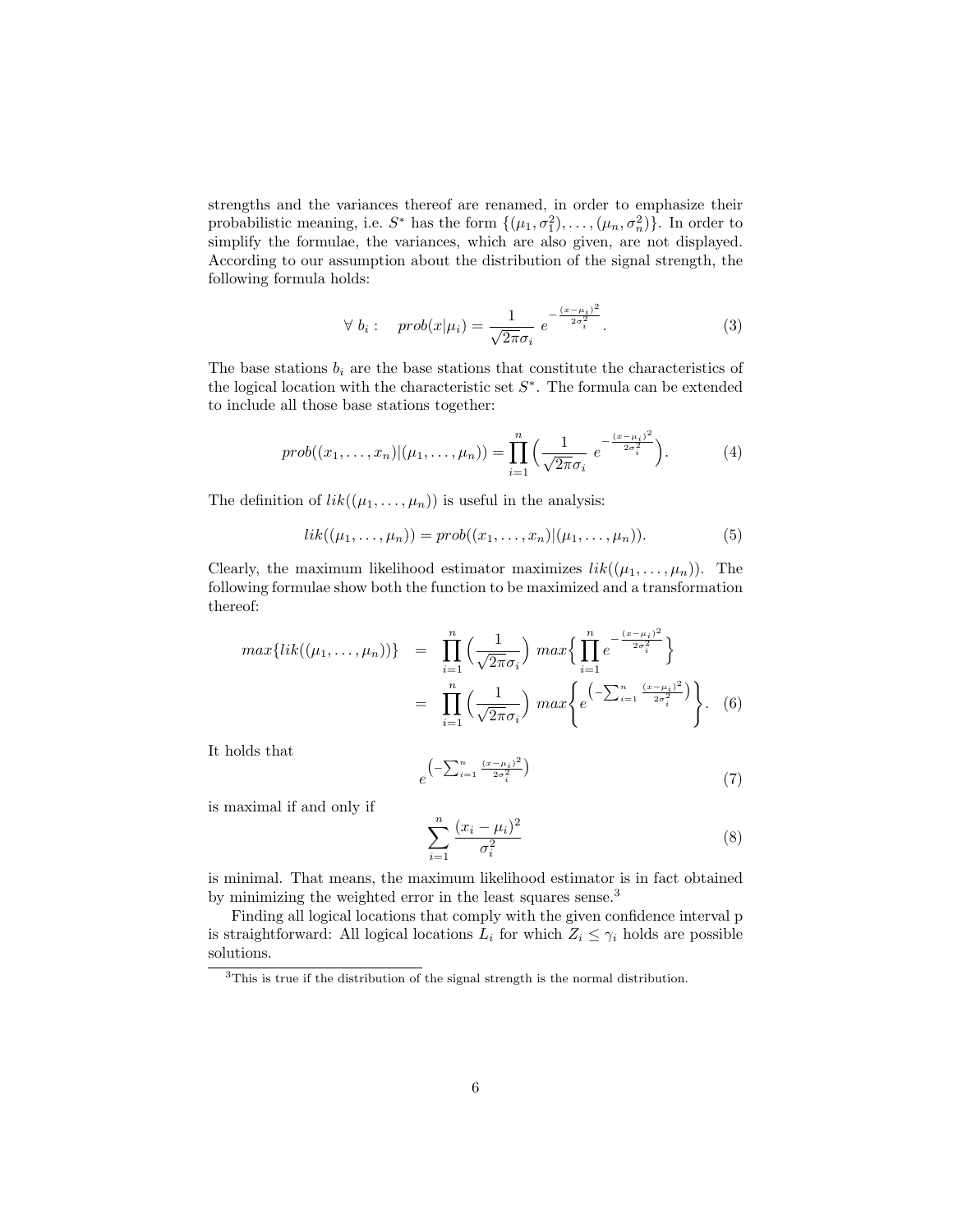# 3 Implementation

The system, which has been implemented in Java, mainly consists of two parts. One is the Environment class and the other is the SignalRetriever interface. While the Environment class provides all the functionality needed to both calibrate the system and use it in the online phase, the SignalRetriever interface deals with the acquisition of measurements.

#### 3.1 Environment Class

The Environment class offers methods to add, remove and also reset logical locations, which are objects of the Location class. Measurements can be added to any location at any time. For this purpose, the Environment class provides the following method.

• void addMeasurementsToLocation(Measurement | meas, java.lang.String locName)

Each Location object stores all the BaseStation objects that characterize this location, i.e. the BaseStation objects store the average signal strength and the variance of the signal strengths received from a specific base station. It has to be noted that, in order to be able to update the variance once new measurements are added, it is necessary not only to store the average and the variance, but also all single measurements received. In this implementation, up to 200 measurements are stored. Once new measurements are added and the maximum of 200 is reached, then the oldest measurements are removed. In our implementation, not more than 5 base stations can constitute the characteristics of a certain location. If a new base station appears, then the base station with the least amount of associated measurements is replaced with the new base station. Of course, other strategies are possible to handle this problem.

There are many parameters that can be set in the Environment class, such as the number of measurements to be performed in the calibration and the online phase, the confidence interval and the measurement quotient, which indicates how often signals from an individual base station have to be received, given the number of measurements performed. The Environment class and all associated classes, i.e. the Location and BaseStation class implement the Serializable interface, providing a simple way to store entire environments.

So far, solely the calibration phase has been discussed. The Environment provides two methods for the online phase.

- java.lang.String findBestLocation(Measurement[] meas)
- java.lang.String | findPossibleLocations (Measurement | meas)

As the name indicates, the first method is used to find the logical location with the minimal  $Z_i$  among all locations. The return value is the name of this location. The second method returns the name of all locations compatible with the confidence interval. They operate exactly as described in Section 2.2.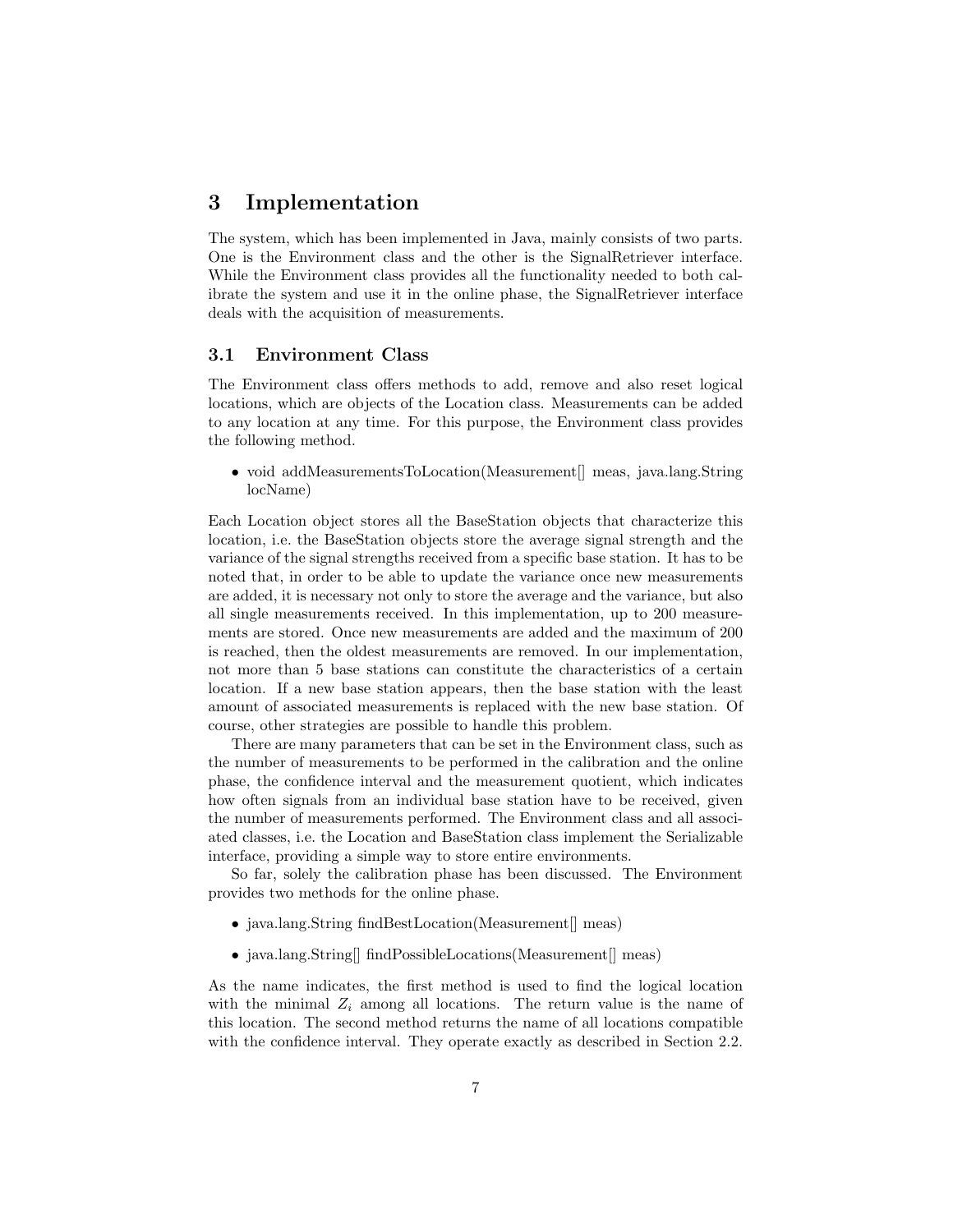In particular, the Location class provides two methods which are used in the implementation of the aforementioned methods.

- double getQuadError(Measurement[] meas)
- boolean isPossibleForMeas(Measurement | meas, float prob)

While the first method calculates the weighted quadratic error, the second method decides, whether the given array of Measurement objects is compatible with this location's characteristics, given the confidence interval prob.

#### 3.2 SignalRetriever Interface

Measurements have to be retrieved from the WLAN card. The SignalRetriever interface defines only one method that can be used for this purpose.

• Measurement [] getMeasurements(int n)

The parameter n indicates how many times measurements are retrieved. It is important to note that each Measurement object collects all the signal strengths received from one particular base station, where its MAC address is used as its identifier. The Measurement class could have been defined in such a way that it collects all base stations from which signals were received in one measurement. However, this would complicate the addition of measurements to base stations and therefore the other approach has been chosen.

In our implementation, the class WRAPISignalRetriever, which implements this interface, is used to retrieve the signals. When it is instantiated, it loads the Java Native Interface library WRAPIJNILibrary.dll, which itself uses the WRAPI.dll [12] to retrieve the MAC addresses and the signal strengths of all base stations. Since measurements are performed very quickly, which results in many equal measurements, it is appropriate to delay consecutive measurements, e.g. by using the static method Thread.sleep(long millis) with a suitable parameter.

## 4 Experimental Results

The experiments can be grouped in two parts. In the first part, which is treated in Section 4.1, the problems and limitations of positioning with WLAN are depicted. The second part focuses on the performance of the system presented in this report. In particular, the effect of parameters, such as the number of measurements performed and the confidence interval are analyzed. This analysis can be found in Section 4.2.

### 4.1 Problems and Limitations

A critical aspect that ought to be addressed first is whether it is sensible to assume a normal distribution for the signal strengths. Two base stations, one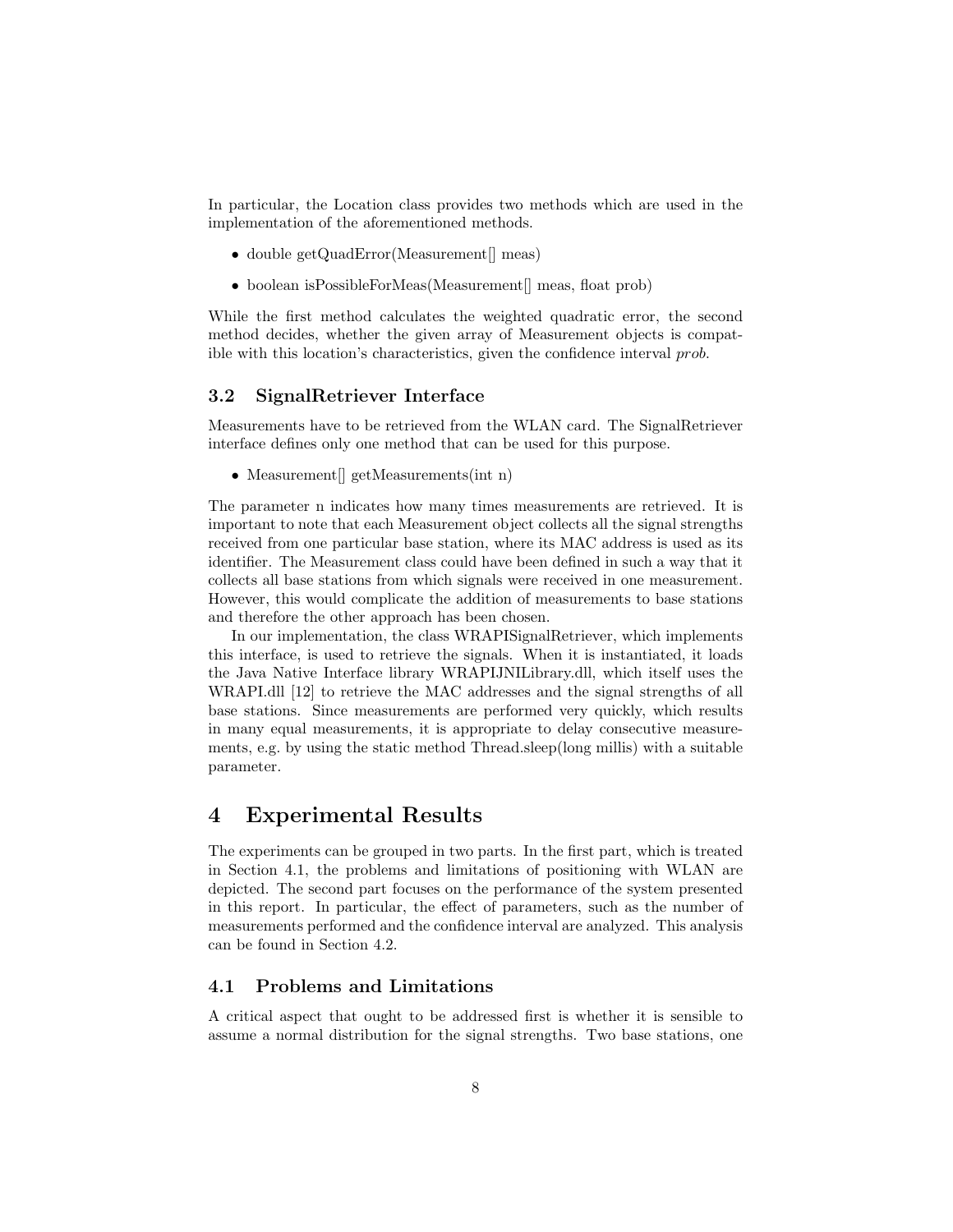with predominantly strong signals and one with weaker signals have been selected and their signal strengths have been measured. The results are shown in Figure 1 and Figure 2, respectively.



Figure 1: Histogram of measured signal strengths of a base station with strong signals



Figure 2: Histogram of measured signal strengths of a base station with weak signals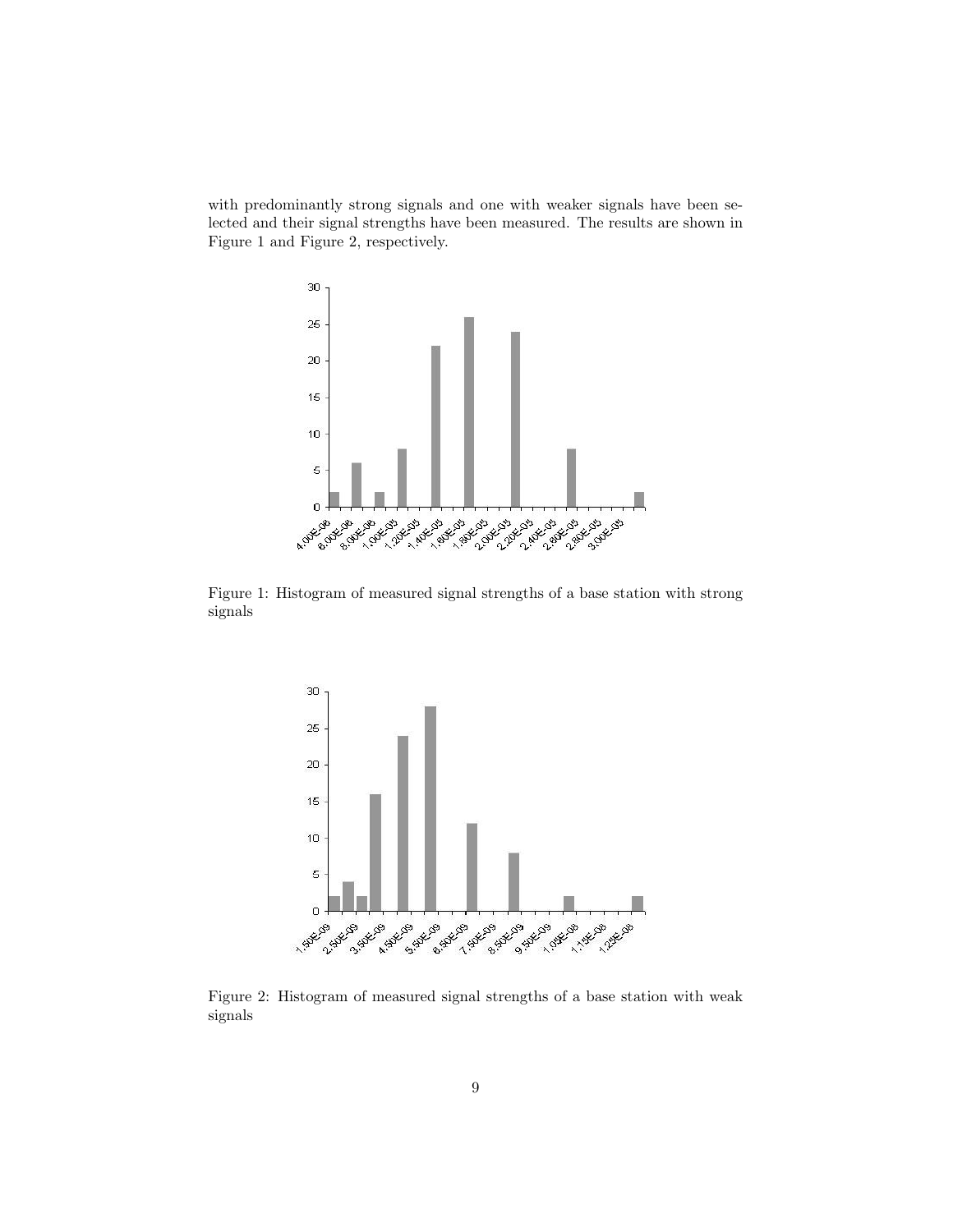Even though only 50 measurements have been performed, the histograms show the shape of a normal distribution, thus it can be used as an approximation.

Another aspect that has to be taken into account is the variance of the signal strengths over time. To illustrate the problem, the characteristics of one specific logical location are depicted:

| <b>Base station</b> | Average     | <b>Variance</b> |
|---------------------|-------------|-----------------|
| 00-07-50-D6-00-FC   | 1.640386e-7 | 1.664545e-15    |
| 00-07-50-D6-01-0F   | 2.299025e-5 | 8.428953e-11    |
| 00-07-50-D6-02-F8   | 2.384267e-9 | 3.631800e-19    |
| 00-07-50-D6-02-FA   | 2.760481e-6 | 1.499120e-12    |
| 00-07-50-D6-03-CB   | 4.656942e-9 | 1.664351e-18    |

If the characteristics are determined merely 15 minutes later at exactly the same position, the difference is apparent:

| <b>Base station</b> | Average     | <b>Variance</b> |
|---------------------|-------------|-----------------|
| $00-07-50-D6-00-FC$ | 1.762277e-7 | 4.949886e-15    |
| 00-07-50-D6-01-0F   | 2.219300e-5 | 1.057022e-10    |
| 00-07-50-D6-02-F8   | 3.073024e-9 | 3.603822e-18    |
| 00-07-50-D6-02-FA   | 1.809146e-6 | 7.098445e-13    |
| 00-07-50-D6-03-CB   | 4.461042e-9 | 3.218017e-18    |

While the average signal strength differs from the older measurements by a factor of at most 1.5, the variance reaches a factor of 10. The situation is even worse, when the period of time between those measurements is increased to one day:

| <b>Base station</b> | Average     | Variance     |
|---------------------|-------------|--------------|
| $00-07-50-D6-00-FC$ | 1.481586e-7 | 8.501779e-16 |
| 00-07-50-D6-01-0F   | 1.974024e-5 | 1.851989e-11 |
| 00-07-50-D6-02-F8   | 1.798881e-8 | 7.769301e-17 |
| 00-07-50-D6-02-FA   | 6.498956e-7 | 5.176300e-14 |
| 00-07-50-D6-03-CB   | 2.202195e-8 | 1.167230e-16 |

In this case, even the average signal strength differs by a factor of up to 7.5, while the variance reaches a factor of 214. It has to be noted that there are differences between base stations. The signal strength of some base stations appear to be more stable than those of others. For example, the base station with the MAC address 00-07-50-D6-02-F8 is responsible for the highest factors as far the average and the variance is concerned.

Not only is there such a high variance over time, the signals measured at different positions in the same room can also vary strongly. In the same room, the following characteristics were obtained at a different position a few seconds after the first measurements: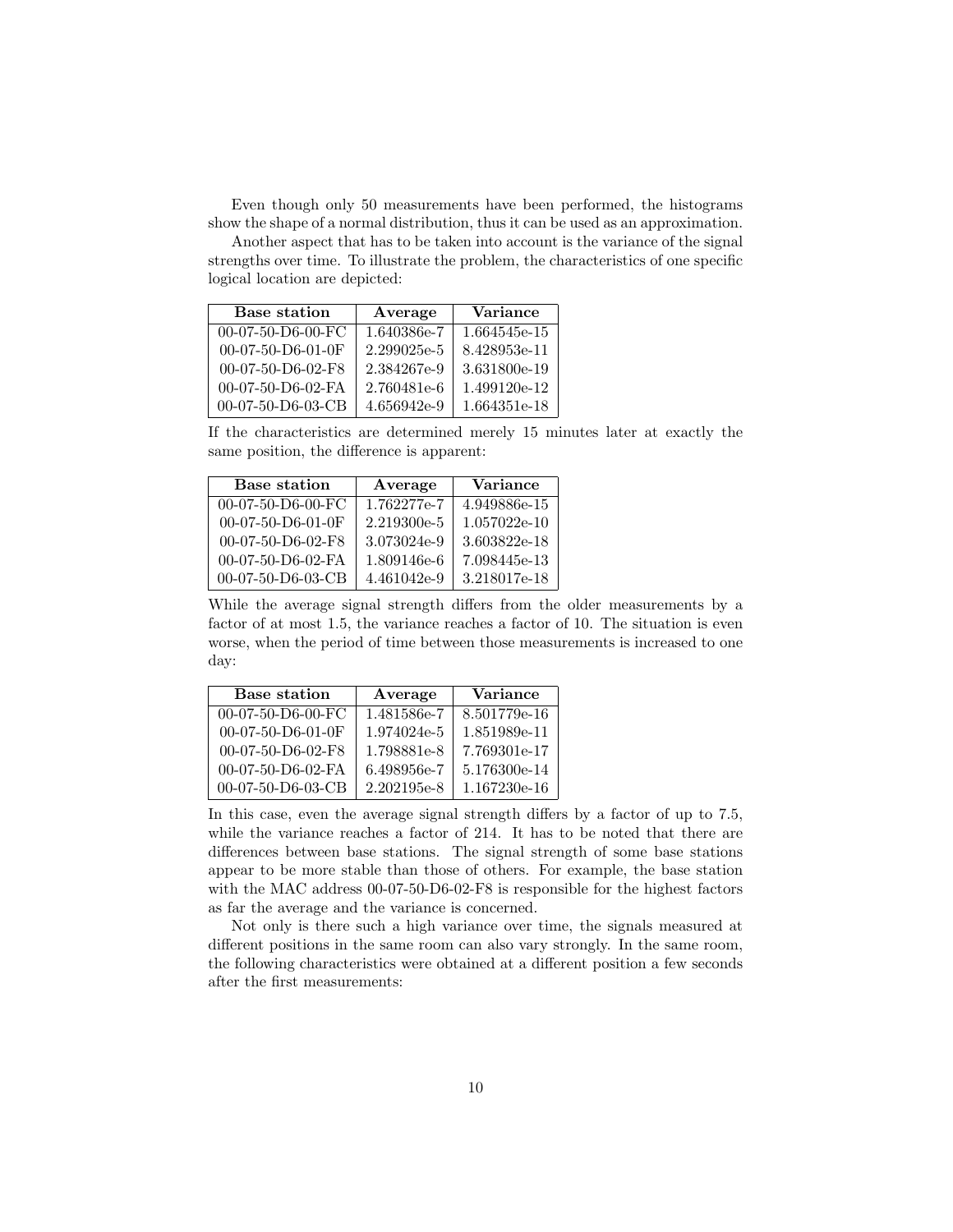| <b>Base station</b>  | Average     | <b>Variance</b> |
|----------------------|-------------|-----------------|
| $00-07-50-D6-00-FC$  | 8.590684e-9 | 2.350362e-17    |
| $00-07-50-$ D6-01-0F | 9.444324e-6 | 5.584365e-12    |
| $00-07-50-$ D6-02-F8 | 2.700181e-9 | 1.164344e-18    |
| 00-07-50-D6-02-FA    | 1.877516e-5 | 1.999351e-10    |
| 00-07-50-D6-03-CB    | 2.871098e-7 | 1.592052e-14    |

Naturally, the signal strengths vary, but given such a strong deviation, it is scarcely reasonable to consider those measurements the characteristics for the same logical location. This is certainly a limitation of the model presented in this report.

### 4.2 Accuracy of the System

The question is, given the problems and limitations mentioned, how accurately the system is able to determine the correct position. In one building, the system learnt five logical locations, which in fact are five different rooms. Four of them are on the same floor, while the fifth room (H02) is on the next higher floor. 60 measurements have been performed in the calibration phase with a timeout



Figure 3: Topology of the building

of 100ms between consecutive measurements. In the first experiment, 10 measurements with the same timeout have been performed in the online phase. The confidence interval has been set to 80%. Since the system has never displayed an incorrect location, i.e. it either displayed the correct answer or it concluded that no location matched the new measurements, it suffices to depict how often it found the right solution:

| Room            | Match | No match |
|-----------------|-------|----------|
| $G_{05}$        | 70%   | $30\%$   |
| G <sub>21</sub> | 90%   | 10%      |
| G26             | 70%   | 30%      |
| G31             | 60%   | 40%      |
| H <sub>02</sub> | 80%   | 20%      |
| Total           | 74%   | 26%      |

The accuracy can be improved by prolonging the online phase. In the sec-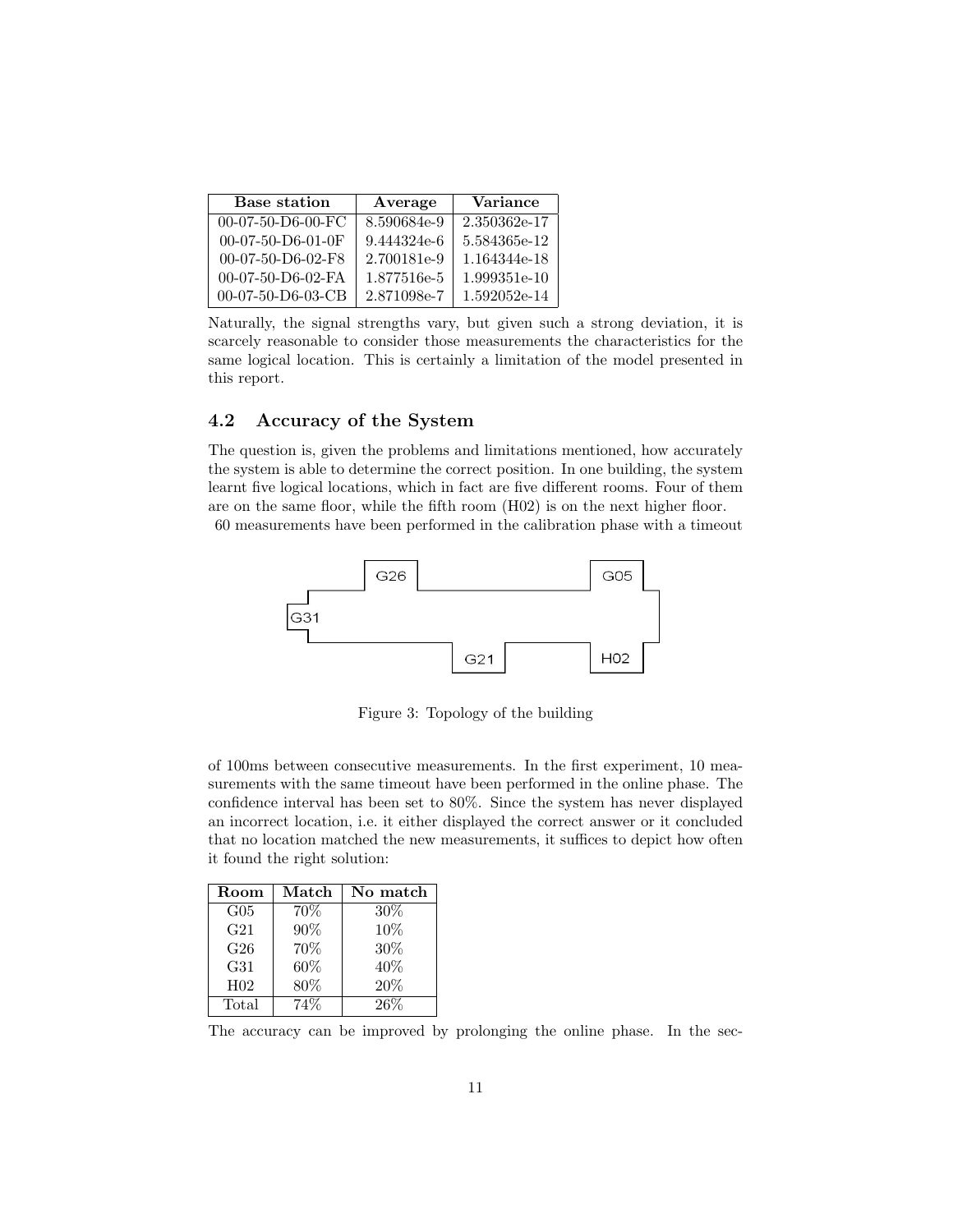ond experiment, 20 measurements were performed in the online phase with a timeout of 1s between successive measurements:

| Room            | Match | No match |
|-----------------|-------|----------|
| $G_{05}$        | 75%   | 25%      |
| G <sub>21</sub> | 50%   | 50%      |
| G26             | 75%   | 25%      |
| G <sub>31</sub> | 100%  | $0\%$    |
| H <sub>02</sub> | 100%  | 0%       |
| Total           | 80%   | 20%      |

Since the system has never returned a bad result, the confidence interval can be increased in order to allow more inaccurate measurements to be considered and thus reduce the frequency of no matches. However, in doing so, the set of possible locations increases and the system starts yielding erroneous results. There is clearly a tradeoff between obtaining a result—which is a certain logical location—in most cases and allowing the system to make mistakes. Therefore, the appropriate setting of the confidence interval is crucial. As an extreme example, in the following experiment, the confidence interval has been set to 100%, i.e. every logical location is considered to be a possible location. On this account, it is only reasonably to retrieve the best matching location. The system then always returns the location with the lowest least squares error:

| Room            | Match  | No match |
|-----------------|--------|----------|
| $G_{05}$        | $90\%$ | 10%      |
| G <sub>21</sub> | 90%    | 10%      |
| G <sub>26</sub> | 100%   | $0\%$    |
| G <sub>31</sub> | 100%   | $0\%$    |
| H <sub>02</sub> | 100%   | 0%       |
| Total           | 96%    |          |

Surprisingly, the best matching location is in most cases the right location, indicating that the confidence interval can be set to a high value without rendering the localization scheme inoperative.

# 5 Conclusion

In Section 4.1, it is shown that it is plausible to assume that the signal strengths are normally distributed. Furthermore, it is shown that it is difficult to determine the characteristics of a logical location, due to the variance of signal strengths over time and the fact that the received signal strengths at different positions of the same logical location vary strongly.

However, the scheme presented in this report is still able to determine the current position of the mobile user with a high probability. In order to achieve a high accuracy, many measurements ought to be performed in the calibration phase. By repeatedly adding measurements after a longer period of time, the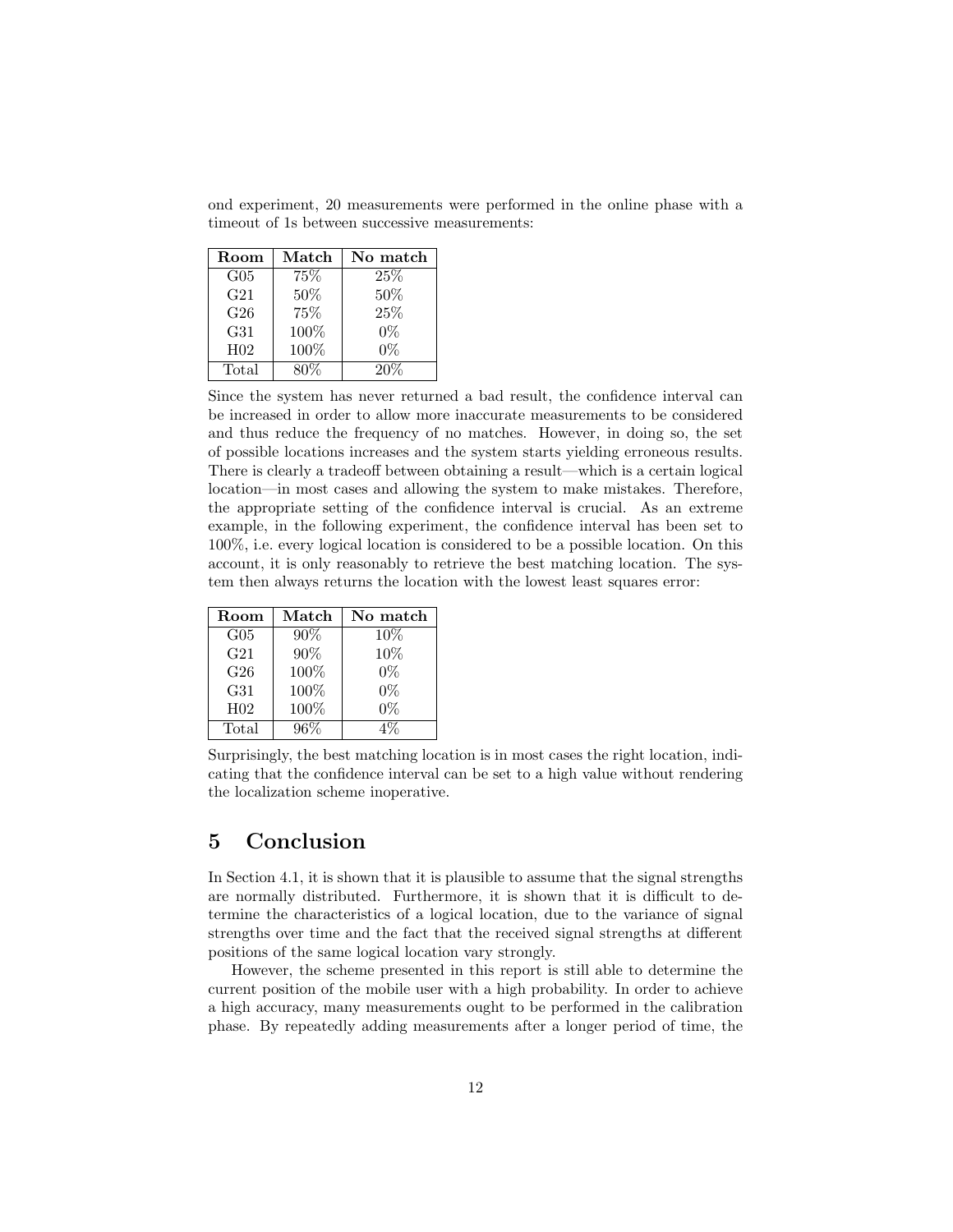problem of the variance over time can be controlled to a certain extent. As illustrated in Section 4.2, the accuracy of the system can be further improved by prolonging the online phase.

With a confidence interval of 80%, the system returned either the right solution or no solution at all. If the confidence interval is set to a higher value, then more positive results are returned, since the logical location with the lowest  $Z_i$  is often the right solution. However, by accepting more inaccurate data, at a certain point the system starts making mistakes and returning wrong answers. This indicates that there is a tradeoff between high accuracy and error rate.

### References

- [1] Roos, T., Myllymäki, P., Tirri, H., Misikangas, P., Sievänen, J. A probabilistic approach to WLAN user location estimation. The Third IEEE Workshop on Wireless LANs, 2001.
- [2] Hashemi, H. The indoor radiation propagation channel. Proceedings of the IEEE, 81(7): 943-968, 1993.
- [3] Bahl, P., Padmanabhan, V. N., Balachandran, A. A software system for locating mobile users: Design, evaluation, and lessons. MSR Technical Report, February 2000.
- [4] Schwaighofer, A., Grigoras, M., Tresp, V., Hoffmann, C. GPPS: A Gaussian process positioning system for cellular networks. Advances in Neural Information Processing Systems 16, 2004.
- [5] Bahl, P., Padmanabhan, V. N. RADAR: An in-building RF-based user location and tracking system. IEEE Infocom'00, Tel Aviv, April 2000.
- [6] Castro, P., Chiu, P., Kremenek, T., Muntz, R. R. A probabilistic room location service for wireless networked environments. Proceedings of Ubicomp, Atlanta GA, 2001.
- [7] Youssef, M., Agrawala, A., Shankar, A. U. WLAN Location Determination via Clustering and Probability Distributions. IEEE International Conference on Pervasive Computing and Communications (PerCom) 2003.
- [8] Youssef, M., Agrawala, A. On the Optimality of WLAN Location Determination Systems. Communication Networks and Distributed Systems Modeling and Simulation Conference, January 18-24 2004.
- [9] Krishnan, P., Krishnakumar, A. S., Ju, W.-H., Mallows, C., Ganu, S. A System for LEASE: Location Estimation Assisted by Stationary Emitters for Indoor RF Wireless Networks. IEEE Infocom, Hong Kong, March 2004.
- [10] Ganu, S., Krishnakumar, A. S., Krishnan, P. Infrastructure-based Location Estimation in WLAN Networks. IEEE Wireless Communications and Networking Conference (WCNC 2004).